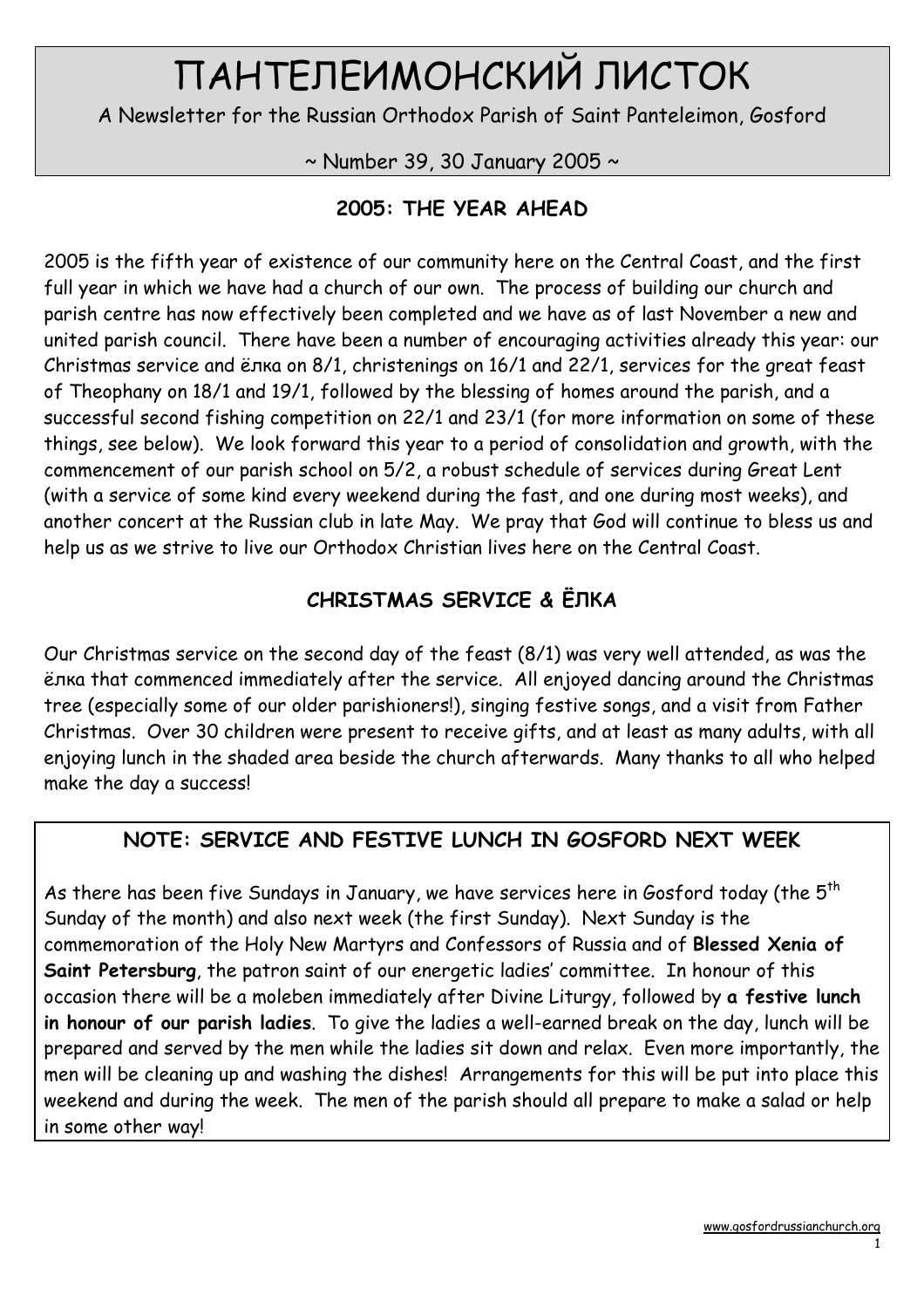# REPOSE IN THE LORD OF FYODOR TIALSHINSKY ВЕЧНАЯ ПАМЯТЬ!

On the afternoon of 8/1 Father James received that sad news that one of our parishioners, Fyodor ("Ted") Tialshinsky, had passed away suddenly that morning. He and his wife Antonina were frequent worshippers back at the Narara Community Centre but had been prevented by illness from attending services in recent months. Father James served a pannikhida that evening, and again during the week at the nursing home where Antonina now resides. The funeral was served on Friday January 14<sup>th</sup> at the church of Saint George in Carlton, with Archpriest Michael Konstantinoff, Father James, and Protodeacon Boris Evstigneev all taking part. Prior to moving to the Central Coast, Mr and Mrs Tialshinsky were active for many years in the Carlton parish, with Ted serving for a long period as the parish secretary. Over recent months he had shown great care for his wife in her illness, visiting her and comforting her each day without fail. We pray that God will grant him rest with the saints, and that he will give strength and consolation to his wife Antonina, son Val, daugter-in-law Kim, and granddaughter Alexandra. And may his memory be eternal!

## SPECIAL COLLECTION ON JANUARY 8<sup>th</sup>

In the last newsletter we announced that there would be a collection on 8/1 for suffering children in Russia and the countries of the former Soviet Union. Unfortunately Father James forgot to announce the collection, and so it was not taken. Many would have had the opportunity to make a contribution to the collections taken in other churches of our diocese on Christmas Day, however. Those who did not, and who wish to contribute, may make a contribution through the Diocesan Office or directly to Orthodox Action - Sydney, the charitable fund dispensing the monies collected. Please see the notice about Orthodox Action – Sydney below for more information.

## PARISH LIFE: CHRISTENINGS ON 16/1 and 22/1

We have had two services of Holy Baptism already this year, with five new Christians received into the Holy Orthodox Church. On Sunday January  $16<sup>th</sup>$  Father James baptised Anthony Eugene Dennis Baker, the infant son of Dennis and Elena Baker of Wyoming. Baby Anthony's godfather was his uncle Valentin, visiting from Romania, and he received Holy Communion for the first time on Wednesday January 18<sup>th</sup>, the feast of Theophany. On Saturday January 22<sup>nd</sup> Father James baptised – to the great joy of all present - Vlad Golovin's wife and children Fiona (Faina), Jake (Jacob), Isobel (Elizabeth) and Hope (simply Hope, or Nadezhda in Russian). God willing, they will all be in church to receive Holy Communion for the first time today. Standing as godparents for Fiona were Rick and Nina Golovin, and for the children Vlad's sister Natasha and his cousin Alex Elgin. May our Lord Jesus Christ grant His newly enlightened servants Anthony, Faina, Jacob, Elizabeth and Hope health, salvation and many years!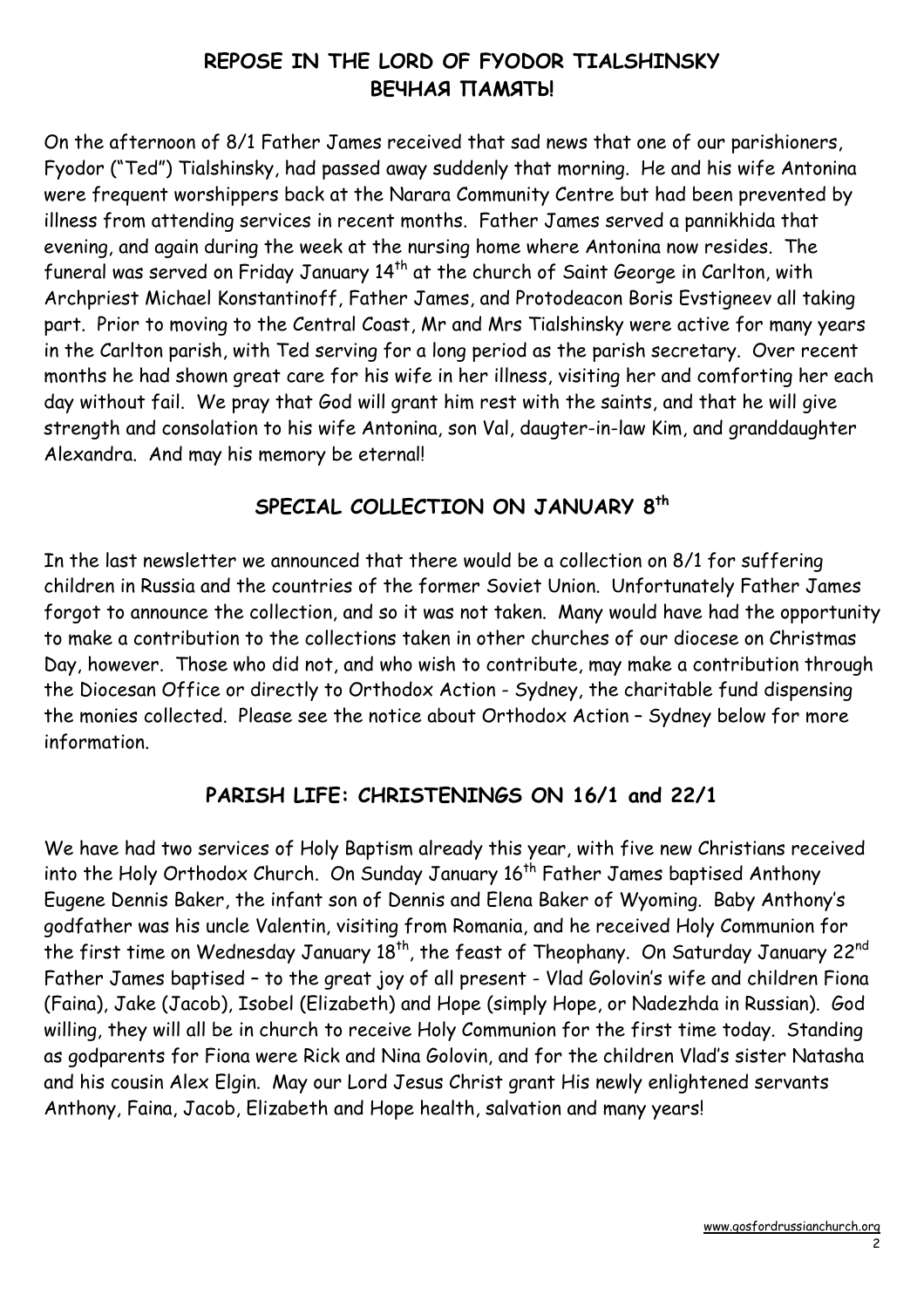# PARISH LIFE: 2<sup>ND</sup> ANNUAL FISHING COMPETITION

As planned, the parish's second annual fishing competition was held over the weekend of 22<sup>nd</sup> and  $23^{rd}$  January. Although the rain subdued things a little on the second day, the competition was a great success, with 51 people present, not including the organisers. 42 were competitors. A grand total of \$2122.10 was raised, with the organising committee wisely asking that this be directed towards the reduction of our mortgage. Prizewinners were as follows:

#### Heaviest fish excluding crustaceans and eels

Prize: Individual trophy and name on perpetual trophy Vitali Teterin Jewfish 1.86kg 58cm

#### Flathead by weight

Prize: Beach combo donated by Otto's Fishy Business, Drummoyne Michael Shahmatov 0.50kg 46cm George Pereboeff 0.26kg 38.5cm

#### Jewfish by weight

Prize: Rod and reel donated by Baits R Us, The Entrance Vitali Teterin Jewfish 1.86kg 58cm Vova Ostasevich Jewfish 1.82kg 62cm

#### Bream by weight

Prize: Rod and reel donated by Alex Pereboeff, Cooma Andy Pucovski 0.48kg 33.5cm Nick Belonogoff 0.38kg 30cm

#### Kingfish by weight

Prize: Boat combo donated by Otto's Fishy Business, Drummoyne No winner Auctioned for \$171 to Tom Arne Welde

#### Whiting by weight

Prize: Junior combo donated by Otto's Bait and Tackle, Drummoyne. No winner Awarded to Jacob Henderson for his commendable catch

#### Other Fish by weight excluding the above categories and crustaceans and eels Prize: Junior combo donated by Baits R Us, The Entrance George Talavikoff 1.54kg 52cm Bonito

Smallest legal fish Prize: Junior combo donated by Baits R Us, The Entrance Nick Ostin 0.22kg 25.5cm Bream Fred Lelekov 0.22kg 25cm Bream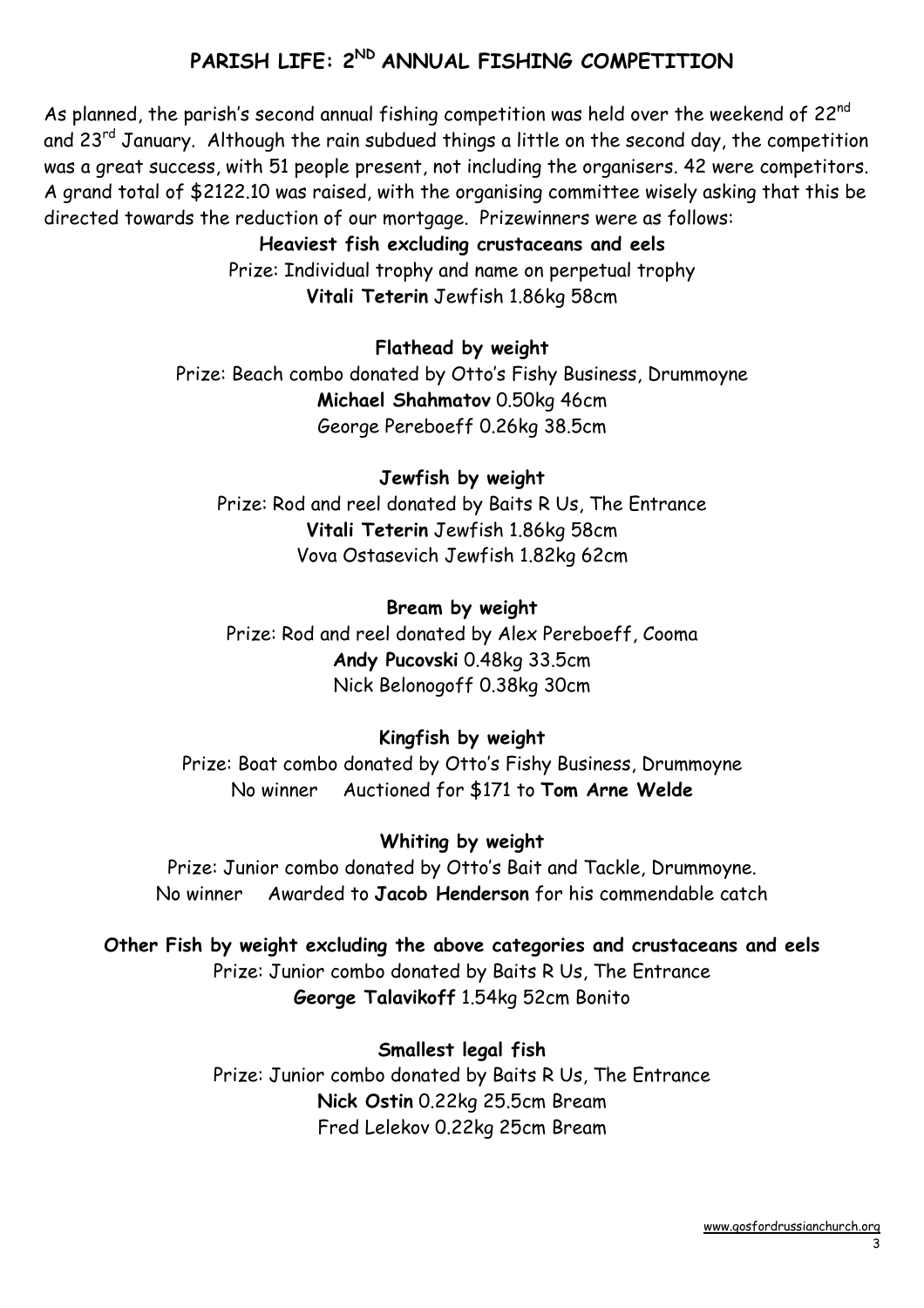#### Lucky door prizes

 $1<sup>st</sup>$  ticket drawn: Live bait keeper donated by Baits R Us, The Entrance Bob Belonogoff

2<sup>nd</sup> ticket drawn: Body board donated by Otto's Fishy Business, Drummoyne Erin Henderson

#### Raffle

1<sup>st</sup> ticket drawn: 200<sup>th</sup> Anniversary Jim Beam set donated by Kemps Creek Liquor Master Paul Kargin

> 2<sup>nd</sup> ticket drawn: Camping Chair donated by George Pozdeev Ivan Aleksandrov

Tackle Box donated by Baits R Us, The Entrance Auctioned for \$250 to Andrei Yakimov

Some pictures from the weekend should be up on the website soon. Letters of thanks have been prepared for all those businesses and individuals who generously donated prizes and food. Special thanks are also due to Paul Pereboeff, George Karmadonoff, Victor Bendevski, and Gabriel Tonkikh for all their hard work to make the competition a social and financial success.

# PARISH LIFE: TWO VISITORS TODAY

Many will notice two visitors in church today: a visiting priest, Father George Robinson, and a visiting conductor, Julia Lapteff. Father George lives in Queanbeyan and serves the Saint Stephen of Perm Mission in that city. He is in Gosford to see something of the life of our parish and to learn something of the way we do things. Julia, who is well known to us, is filling in this week for Olga Ivanovna, who is travelling abroad. Olga Ivanovna will also be away next week and on the feast of the Presentation of the Lord in the Temple. Next weeks' conductor will be Ioanna Alexovski, another regular visitor to our parish. We extend a warm welcome to all our guests!

# CHURCH LIFE: DIOCESAN ASSEMBLY & CLERGY CONFERENCE IN MARCH 2005

On Friday March 25<sup>th</sup> and Saturday March 26<sup>th</sup> (Australian Easter weekend) this year there will be a Diocesan Assembly at Strathfield. The clergy and an equal number of lay people from each parish attend Diocesan Assemblies. The Assembly considers matters of significance for the whole Diocese and elects a Diocesan Council to oversee the affairs of the Diocesan for the next 3 years. As we have only one member of the clergy we will have only one lay delegate. A special general meeting of parish members must elect this person by 1/3/2005. This means that we will have to meet briefly for this purpose on 20/2/2005. Further information will be provided in the next issue of the newsletter.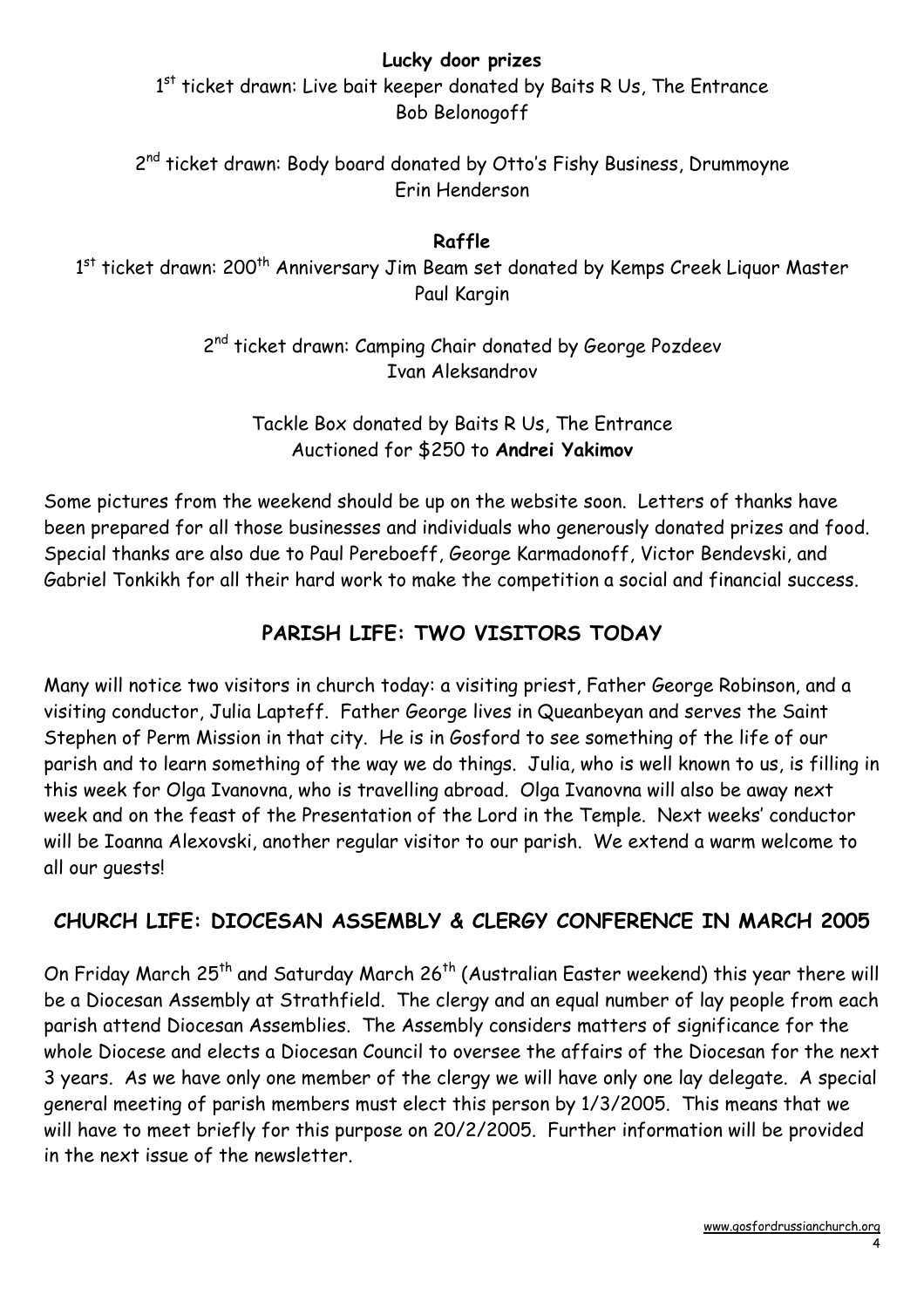Immediately preceding the Diocesan Assembly will be the usual Lenten gathering of clergy from around the Diocese. At this gathering the clergy usually concelebrate at the Divine Liturgy of the Presanctified Gifts, a service conducted only during Great Lent. This year's clergy conference will be held at Croydon on Wednesday 23<sup>rd</sup> and Thursday 24<sup>th</sup> March. Lay people are welcome to attend the services (Lenten matins 6.00pm Wednesday & Divine Liturgy at 8.00am Thursday).

## PARISH LIFE: SERVICE SCHEDULE CHANGES

The Diocesan Assembly and clergy conference both make it necessary to cancel so of the services scheduled for March. The following services have been cancelled:

| $23rd$ March                           | Wednesday | Great Compline                                  | 7.00 pm |
|----------------------------------------|-----------|-------------------------------------------------|---------|
| $25th$ March<br>26 <sup>th</sup> March | Friday    | <b>Matins</b>                                   | 7.00 pm |
|                                        | Saturday  | Commemoration of the Departed<br>Divine Liturgy | 8.00 am |
|                                        |           | General pannikhida                              |         |

Notices reminding people of the cancellation of these services will be out up in the church and hall closer to the date.

## TSUNAMI: NATIONAL DAY OF MOURNING AND REFLECTION ON 16/1

Many will recall that Prime Minister Howard declared Sunday 16/1 a 'National Day of Mourning and Reflection' in response to the terrible loss of life and destruction that occurred on Boxing Day as a result of the Asian earthquake and tsunami. During our service on 16/1 we prayed that God would have mercy and compassion on his servants, all those who had suffered and were suffering because of the tsunami. After Father James encouraged all present to make private donations to assist in relief and reconstruction, many in church seemed to place additional contributions in a basket marked 'For the needs of the church'. In view of this, the Parish Council decided to donate \$200.00 to the Australian Red Cross for tsunami relief. Please continue to pray for all who have suffered and who suffer, and for those involved in the great work of relief and reconstruction. Continue also to give, sharing with those less fortunate the material blessings that God has given us.

## PARISH COUNCIL NEWS

The Parish Council held its' regular monthly meeting on Tuesday January 4<sup>th</sup>. Apart from routine business (financial reports, correspondence, business arising from previous minutes, and so on), the Council discussed: the printing of parish stationery featuring a logo designed by Tamara Chernih; Russian school plans (see below); parish activities in January; insurance and security issues; and meeting dates for the rest of 2005. The council is due to meet next on Tuesday February 1st.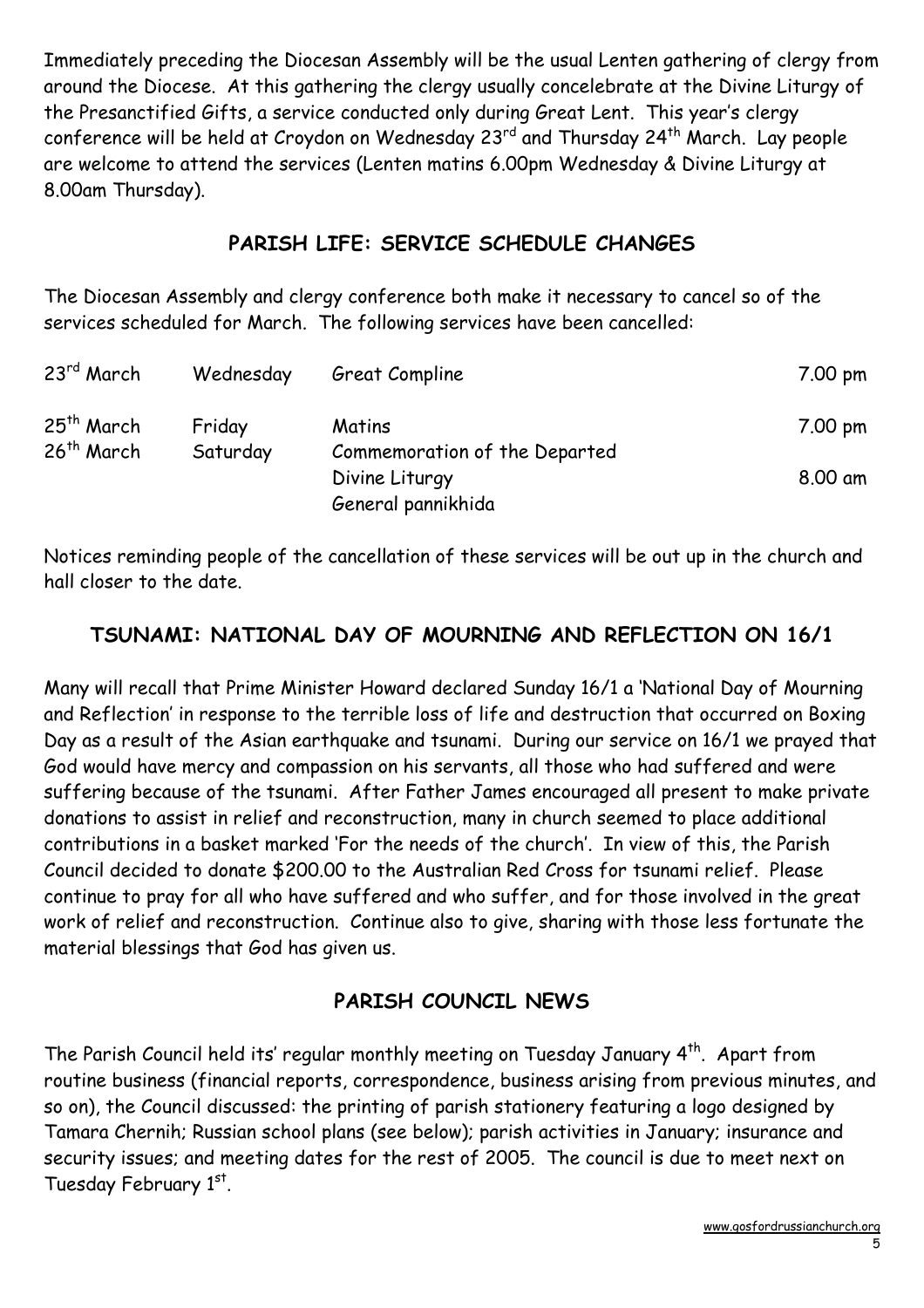# RUSSIAN SCHOOL TO BEGIN IN FEBRUARY 2005

On Friday January 14<sup>th</sup> Father James received an ukase from Vladyka Hilarion blessing the foundation of our parish school to be named in honour of Saint Innocent, Metropolitan of Moscow and Apostle to Alaska. The school will operate in the church hall on Saturday mornings from 9.30am, teaching our school-age children fundamentals of the Russian language and our Orthodox Christian faith and worship. The school parents' committee is due to meet for the first time this coming week, and will discuss fundraising, supervision, fees, and other issues of practical concern. It is hoped that a playgroup for preschool age children will also be formed this year. A moleben for the beginning of the school year will be served at 9.00am (not 9.30am, as previously advised) on Saturday February  $5<sup>th</sup>$ , 2005. All parishioners are welcome (and encouraged) to attend this moleben. If you have any questions about the school, please see Father James or call the head teacher, Irina Kuznetsova, on 4329-0046.

## ORTHODOX ACTION - SYDNEY

Newly-pinned up on the board in the hall is a notice about the Orthodox Christian charitable organisation, Orthodox Action – Sydney. The main focus of OA-S is on disadvantaged people, especially children, in the countries of the former Soviet Union, but it also assists other projects. Our parishioners are encouraged to support OA-S by becoming members, participating in fundraisers, and responding to collections. A regular donation to OA-S is something that individuals and families could consider. Please see the notice for further information.

# THE PRAYERS OF THE FAITHFUL ARE ASKED FOR:

The sick & suffering: Metropolitan Vitaly, our parishioners Antonina Tialshinsky, Zoran, Vladimir & Nestor; Newcastle parishioners Vasili, Alexander, Antonina, Vladimir, Nina, Alexandra; and others known to us: child Ksenia, Ioann Special needs: Maxim & family, Paul, Tatiana, Phillip & family, Katherine, David, Paraskeva, Vera, Matthew, Tamara, Andrew; all victims of the tsunami disaster in South-East Asia Departed: Newly-reposed Fyodor; Maria

# CHURCH LIFE: A REGULAR SESSION OF THE SYNOD OF BISHOPS HELD

On January 27, the winter session of the Synod of Bishops of the Russian Orthodox Church Outside of Russia concluded, taking place at the Synodal building in New York under the presidency of His Eminence Metropolitan Laurus. Participating were: His Eminence Archbishop Mark of Berlin, Germany and the United Kingdom; His Eminence Archbishop Hilarion of Sydney, Australia and New Zealand; His Eminence Archbishop Kyrill of San Francisco and Western America; His Grace Bishop Ambroise of Vevey, Administrator of the Geneva and Western European Diocese; and His Grace Bishop Gabriel of Manhattan.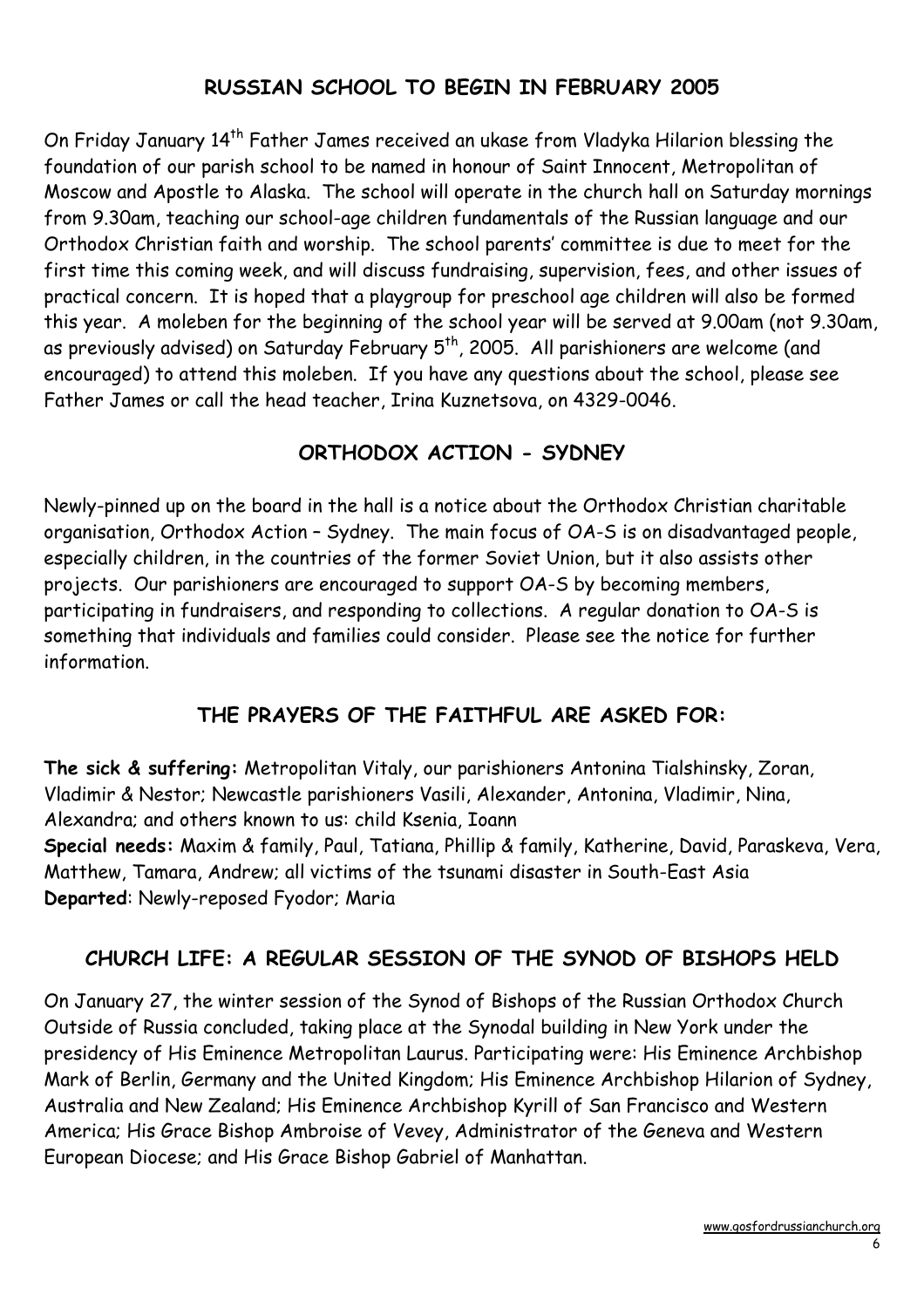Opening the session, His Eminence Metropolitan Laurus greeted the archpastors on the recent holidays of the Nativity of the Lord and the Theophany and wished everyone good health and God's help in serving the Church and the flock abroad in the New Year. Then, His Eminence reported on his recent trip to the parishes of South America, where he was able to conduct services in all the countries where parishes of the Russian Orthodox Church Outside of Russia exist with the exception of Venezuela. For this reason, His Eminence intends to visit Venezuela in April to conduct services in those parishes on the Annunciation and on the following Sunday.

Hearing the report of the Secretary of the Committee on discussions with the Moscow Patriarchate, Protopriest Alexander Lebedeff, the Synod of Bishops considered and approved the documents adopted during the 3rd joint meeting of the church committees in November of last year, and expressed the hope that in the near future, with the consent of His Holiness Patriarch Alexy and the Holy Synod of the Moscow Patriarchate, certain materials will be published which have already been studied and approved by the hierarchies of both branches of the Russian Church.

Then, the Synod of Bishops decided to convene the 4th All-Diaspora Council with the participation of the clergy and laity, tentatively scheduled for the first half of next year at the Cathedral of the Mother of God "Joy of All Who Sorrow" in San Francisco, where the incorruptible relics of St John (Maximovich, +1966) of Shanghai and San Francisco reside; he was a participant of the 2nd All-Diaspora Council. The reliquary containing the miracle-working remains of the saint, known as the" speedy intercessor," is one of the main holy relics of the Russian diaspora. The participants of the coming Council will unite in prayer around him as well as the Miracle-working Kursk-Root Icon of the Mother of God, the Protectress, in the presence of which the saint himself died.

Archbishop Hilarion of Sydney, Australia and New Zealand was appointed president of the Council's Organizing Committee, the first meeting of which will be held on February 8 in San Francisco.

Because of the scheduled consecration of the St Nicholas Chapel at the Cathedral in Munich, the next session of the Synod of Bishops will be held at St Job of Pochaev Monastery in that city in May of this year, while the autumn session will be held at Holy Trinity Monastery in Jordanville during the celebration of its 75th anniversary, which the Blessed Metropolitan Anastassy (Gribanovsky, +1965) called the "Lavra of the Diaspora" and "our spiritual fortress."

# СОСТОЯЛОСЬ ОЧЕРЕДНОЕ ЗАСЕДАНИЕ АРХИЕРЕЙСКОГО СИНОДА

27-го января с.г. завершилась зимняя сессия Архиерейского Синода Русской Зарубежной Церкви, прошедшая в Синодальном доме в г. Нью-Йорке под председательством Высокопреосвященнейшего Митрополита Лавра. В заседании приняли участие Преосвященнейшие архиепископы Берлинский и Германский Марк, Сиднейский и Австралийско-Новозеландский Иларион и Сан-Францисский и Западно-Американский Кирилл и епископы Вевейский Амвросий, Управляющий Женевской и Западно-Европейской епархией, и Манхеттенский Гавриил.